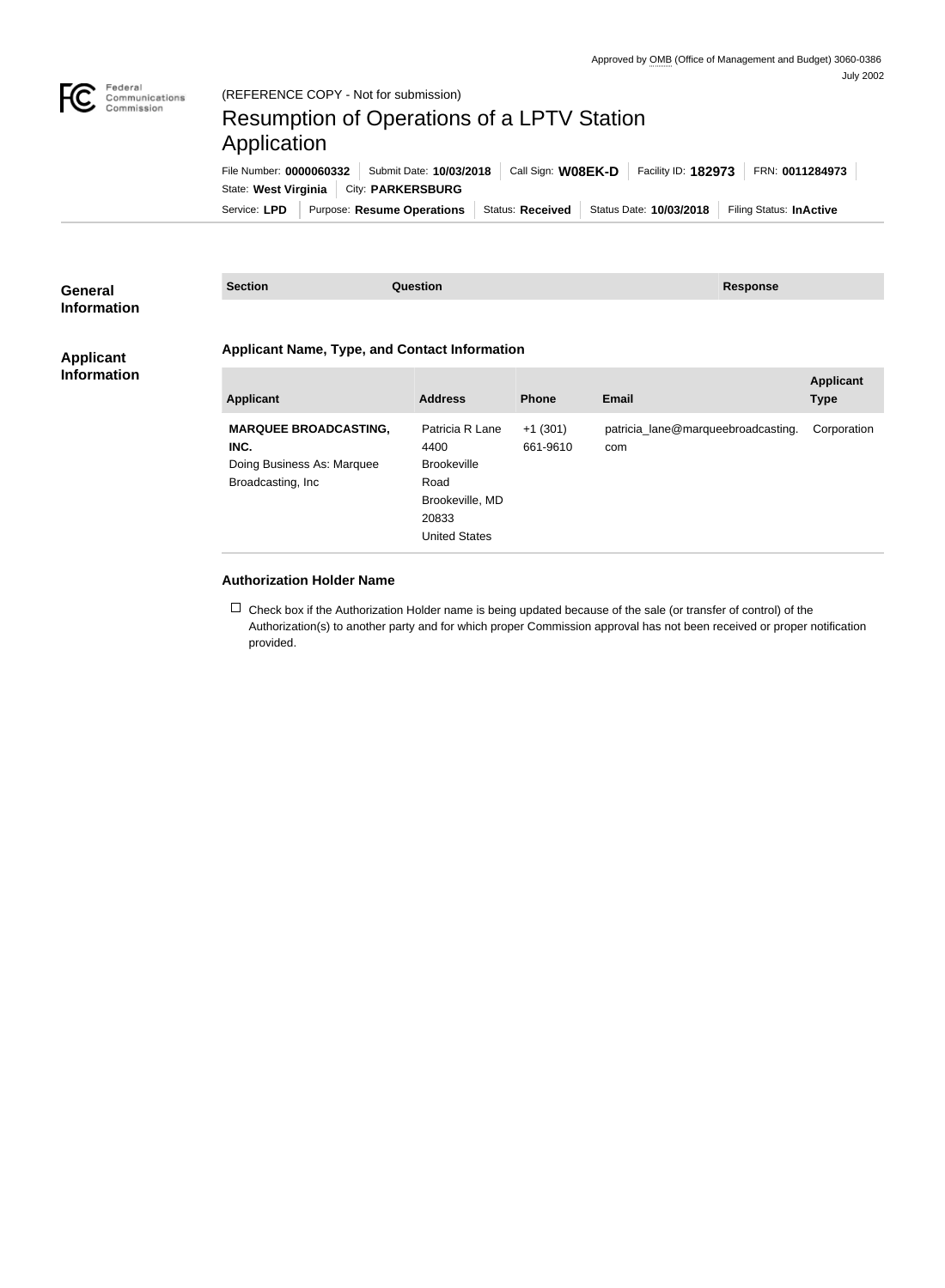| <b>Contact</b><br><b>Representatives</b> | <b>Contact Name</b>                                                                | <b>Address</b>                                                                                  | <b>Phone</b>            | <b>Email</b>                              | <b>Contact</b><br><b>Type</b> |
|------------------------------------------|------------------------------------------------------------------------------------|-------------------------------------------------------------------------------------------------|-------------------------|-------------------------------------------|-------------------------------|
| (1)                                      | <b>Patricia R Lane</b><br>President<br><b>MARQUEE</b><br><b>BROADCASTING, INC.</b> | Patricia R Lane<br>4400 Brookeville<br>Road<br>Brookeville, MD<br>20833<br><b>United States</b> | $+1$ (301) 661-<br>9610 | patricia_lane@marqueebroadcasting.<br>com | Applicant                     |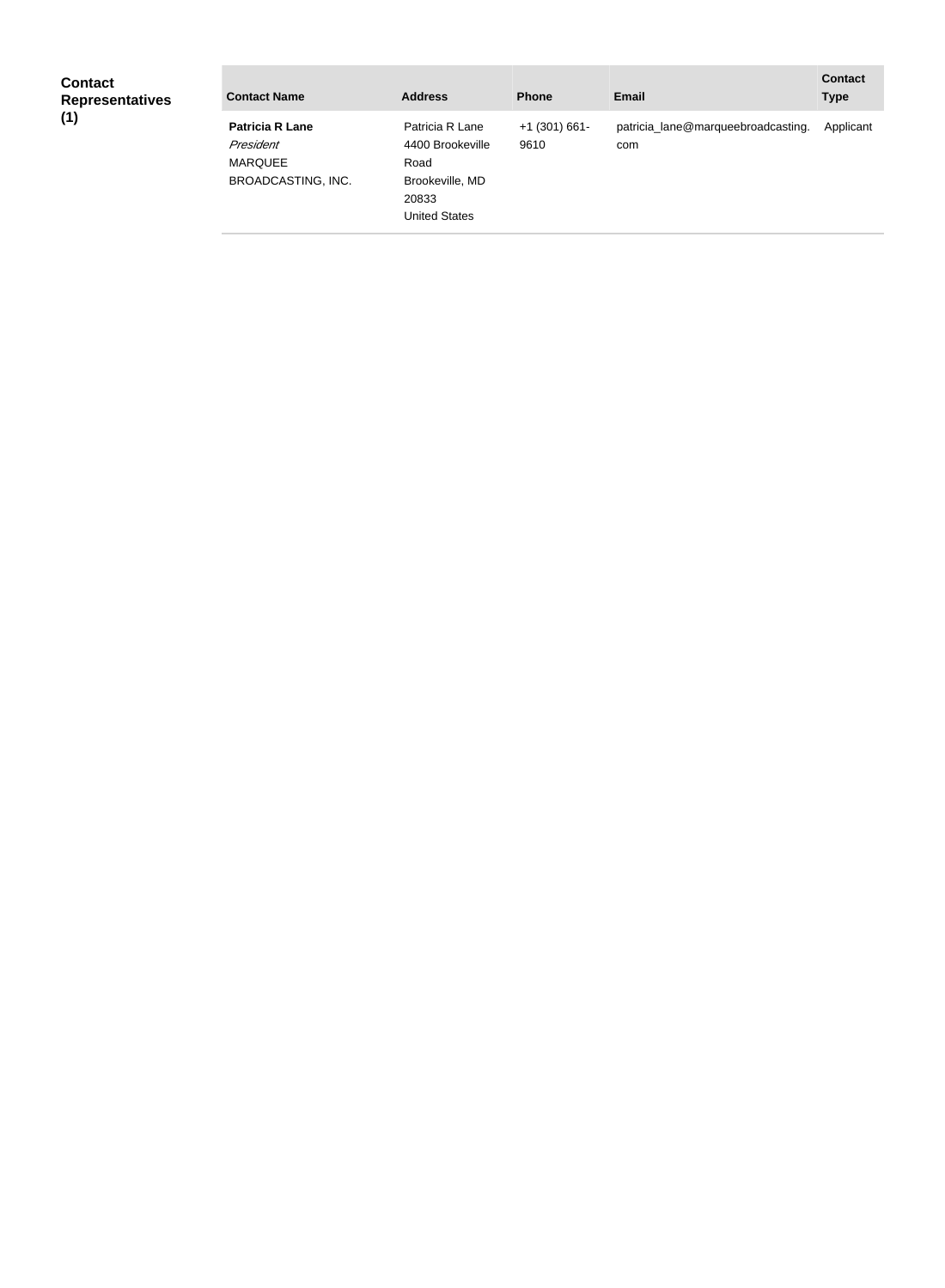| Question                         | <b>Response</b> |
|----------------------------------|-----------------|
| <b>Resuming Power Operations</b> | Full            |
| Date Station Resumed Full Power  | 09/27/2018      |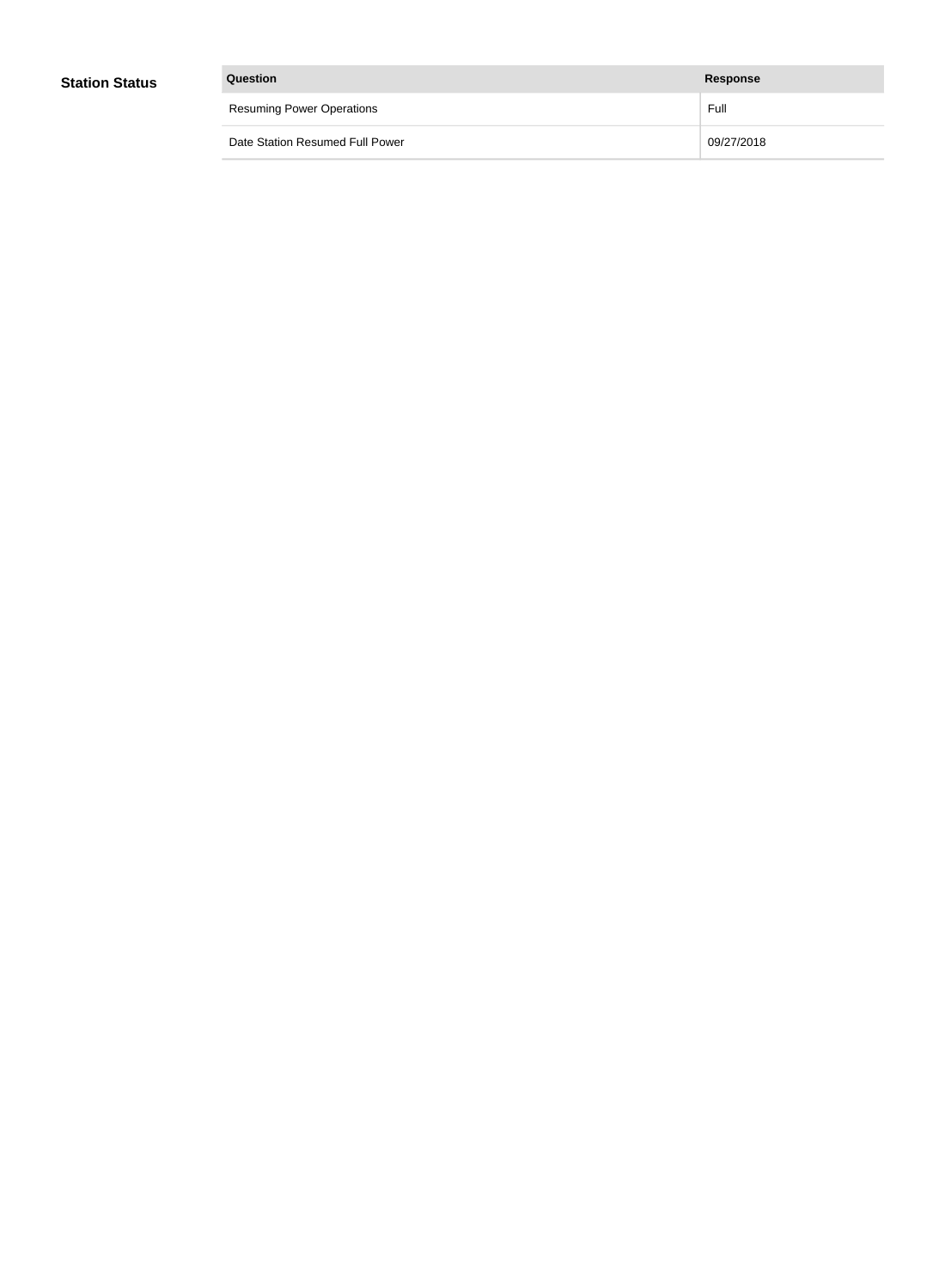| <b>Certification</b> | <b>Section</b>                                    | Question                                                                                                                                                                                                                                                                                                                                                                                                                                                                                                                                                                                                                                                                                                                                                                                                                                                  | <b>Response</b>                              |
|----------------------|---------------------------------------------------|-----------------------------------------------------------------------------------------------------------------------------------------------------------------------------------------------------------------------------------------------------------------------------------------------------------------------------------------------------------------------------------------------------------------------------------------------------------------------------------------------------------------------------------------------------------------------------------------------------------------------------------------------------------------------------------------------------------------------------------------------------------------------------------------------------------------------------------------------------------|----------------------------------------------|
|                      | <b>General Certification</b><br><b>Statements</b> | The Applicant waives any claim to the use of any particular<br>frequency or of the electromagnetic spectrum as against the<br>regulatory power of the United States because of the<br>previous use of the same, whether by authorization or<br>otherwise, and requests an Authorization in accordance with<br>this application (See Section 304 of the Communications Act<br>of 1934, as amended.).                                                                                                                                                                                                                                                                                                                                                                                                                                                       |                                              |
|                      |                                                   | The Applicant certifies that neither the Applicant nor any<br>other party to the application is subject to a denial of Federal<br>benefits pursuant to §5301 of the Anti-Drug Abuse Act of<br>1988, 21 U.S.C. §862, because of a conviction for<br>possession or distribution of a controlled substance. This<br>certification does not apply to applications filed in services<br>exempted under §1.2002(c) of the rules, 47 CFR. See §1.<br>2002(b) of the rules, 47 CFR §1.2002(b), for the definition of<br>"party to the application" as used in this certification §1.2002<br>(c). The Applicant certifies that all statements made in this<br>application and in the exhibits, attachments, or documents<br>incorporated by reference are material, are part of this<br>application, and are true, complete, correct, and made in<br>good faith.   |                                              |
|                      | <b>Authorized Party to Sign</b>                   | <b>FAILURE TO SIGN THIS APPLICATION MAY RESULT IN</b><br>DISMISSAL OF THE APPLICATION AND FORFEITURE<br>OF ANY FEES PAID<br>Upon grant of this application, the Authorization Holder may<br>be subject to certain construction or coverage requirements.<br>Failure to meet the construction or coverage requirements<br>will result in automatic cancellation of the Authorization.<br>Consult appropriate FCC regulations to determine the<br>construction or coverage requirements that apply to the type<br>of Authorization requested in this application.<br>WILLFUL FALSE STATEMENTS MADE ON THIS FORM<br>OR ANY ATTACHMENTS ARE PUNISHABLE BY FINE AND<br>/OR IMPRISONMENT (U.S. Code, Title 18, §1001) AND/OR<br>REVOCATION OF ANY STATION AUTHORIZATION (U.S.<br>Code, Title 47, §312(a)(1)), AND/OR FORFEITURE (U.S.<br>Code, Title 47, §503). |                                              |
|                      |                                                   | I certify that this application includes all required and<br>relevant attachments.                                                                                                                                                                                                                                                                                                                                                                                                                                                                                                                                                                                                                                                                                                                                                                        | Yes                                          |
|                      |                                                   | I declare, under penalty of perjury, that I am an authorized<br>representative of the above-named applicant for the<br>Authorization(s) specified above.                                                                                                                                                                                                                                                                                                                                                                                                                                                                                                                                                                                                                                                                                                  | <b>Patricia R Lane</b><br>Pres<br>10/03/2018 |